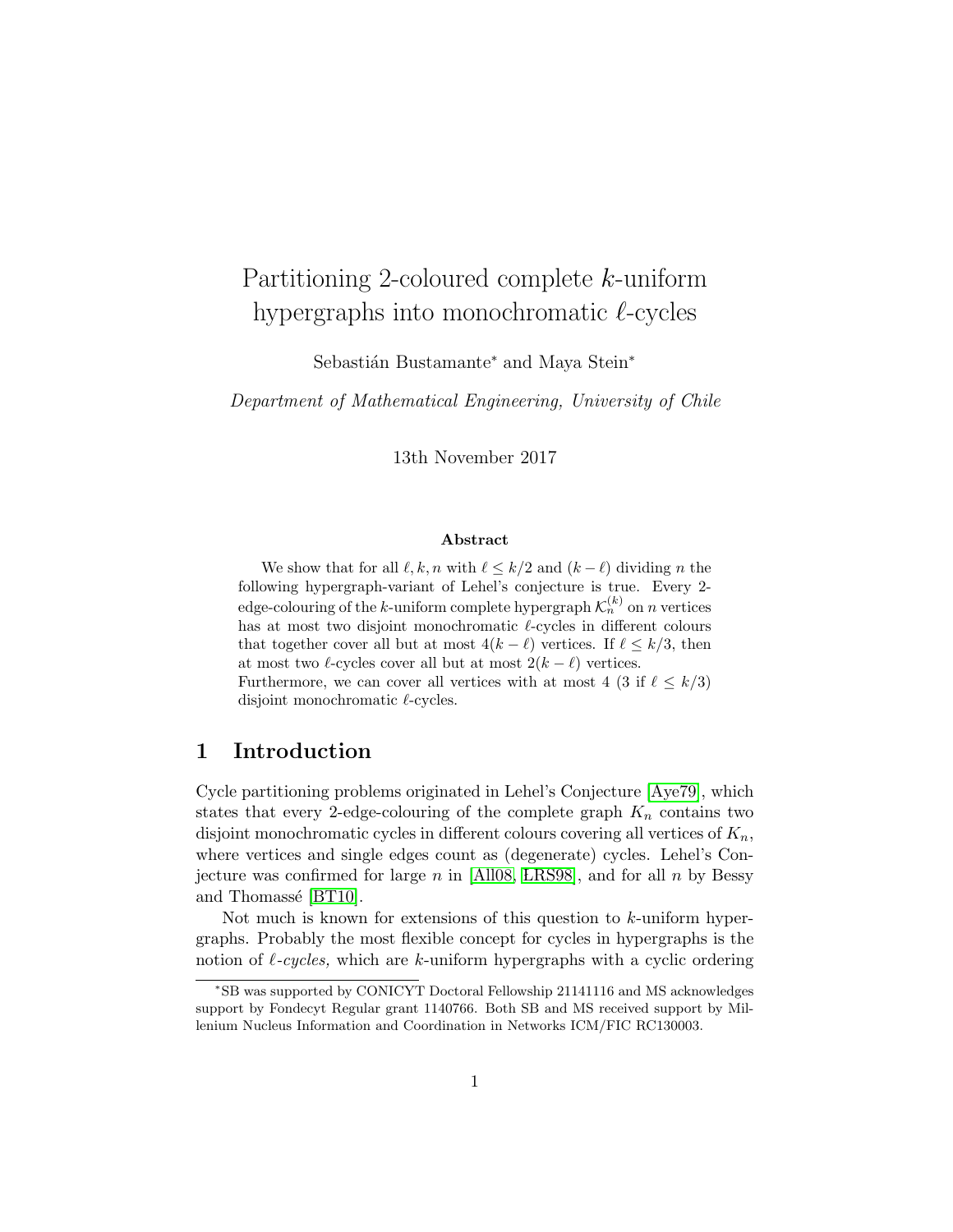of their vertices such that every edge contains k consecutive vertices, and consecutive edges intersect in exactly  $\ell$  vertices. We also consider vertex sets of size  $k - \ell$  as *degenerate cycles*. Notice that 1-cycles and  $(k - 1)$ -cycles often appear in the literature as loose or tight cycles, respectively.

It follows from work of Gyárfás and Sárközy [\[GS14\]](#page-11-3) that the number of monochromatic 1-cycles needed to partition any 2-edge-coloured  $\mathcal{K}_n^{(k)}$  is bounded by a function in  $k$ <sup>[1](#page-1-0)</sup>. Replacing cycles with paths, the same authors conjectured [Gyá16, [GS14\]](#page-11-3) that any 2-edge-coloured  $\mathcal{K}_n^{(k)}$  has two disjoint monochromatic 1-paths (an  $\ell$ -path is obtained from an  $\ell$ -cycle by deleting one edge), together covering all but at most  $k - 2$  vertices, and show this is best possible. This conjecture has recently been confirmed by Lu, Wang and Zhang [\[LWZ17\]](#page-12-2).

The analogous problem for hypergraph cycles has not been resolved so far. In [\[BHS17\]](#page-11-4), the present authors and Hán use hypergraph regularity to prove that all but  $o(n)$  of the vertices of  $\mathcal{K}_n^{(3)}$  can be covered by two monochromatic vertex-disjoint 2-cycles (tight cycles) of different colours, and an analogous statement for 1-cycles (loose cycles) also holds.

Here we show that for arbitrary k, and  $\ell \leq k/2$  the bound on the number of uncovered vertices can be improved to a constant (depending on  $k$ ), that is, all but a constant number of vertices can be covered by two disjoint monochromatic  $\ell$ -cycles.

<span id="page-1-1"></span>**Theorem 1.1.** Let  $\ell, k, n \in \mathbb{N}$  such that  $0 < \ell \leq k/2$  and  $k - \ell$  divides n. Let any 2-edge-colouring of  $\mathcal{K}_n^{(k)}$  be given.

- (a) There are two vertex-disjoint monochromatic  $\ell$ -cycles in different colours together covering all but at most  $4(k - \ell)$  vertices.
- (b) If  $\ell \leq k/3$ , the two  $\ell$ -cycles cover all but at most  $2(k \ell)$  vertices.

Our proof does not use Bessy and Thomassé's theorem, and does not rely on hypergraph regularity.

We suspect that that a partition of all vertices into two cycles should always be possible. (It is not difficult to construct colourings which require at least two disjoint  $\ell$ -cycles for covering all the vertices, so this would be best possible.)

<span id="page-1-0"></span><sup>&</sup>lt;sup>1</sup>The actual result in [\[GS14\]](#page-11-3) is on cycle partitioning in  $r$ -coloured complete hypergraphs (for arbitrary  $r \geq 2$ ), following a recent surge of activity around cycle partitioning in rcoloured complete (and other) graphs. For an overview of the area, we recommend the surveys  $[FLM15]$  and  $[Gy416]$ .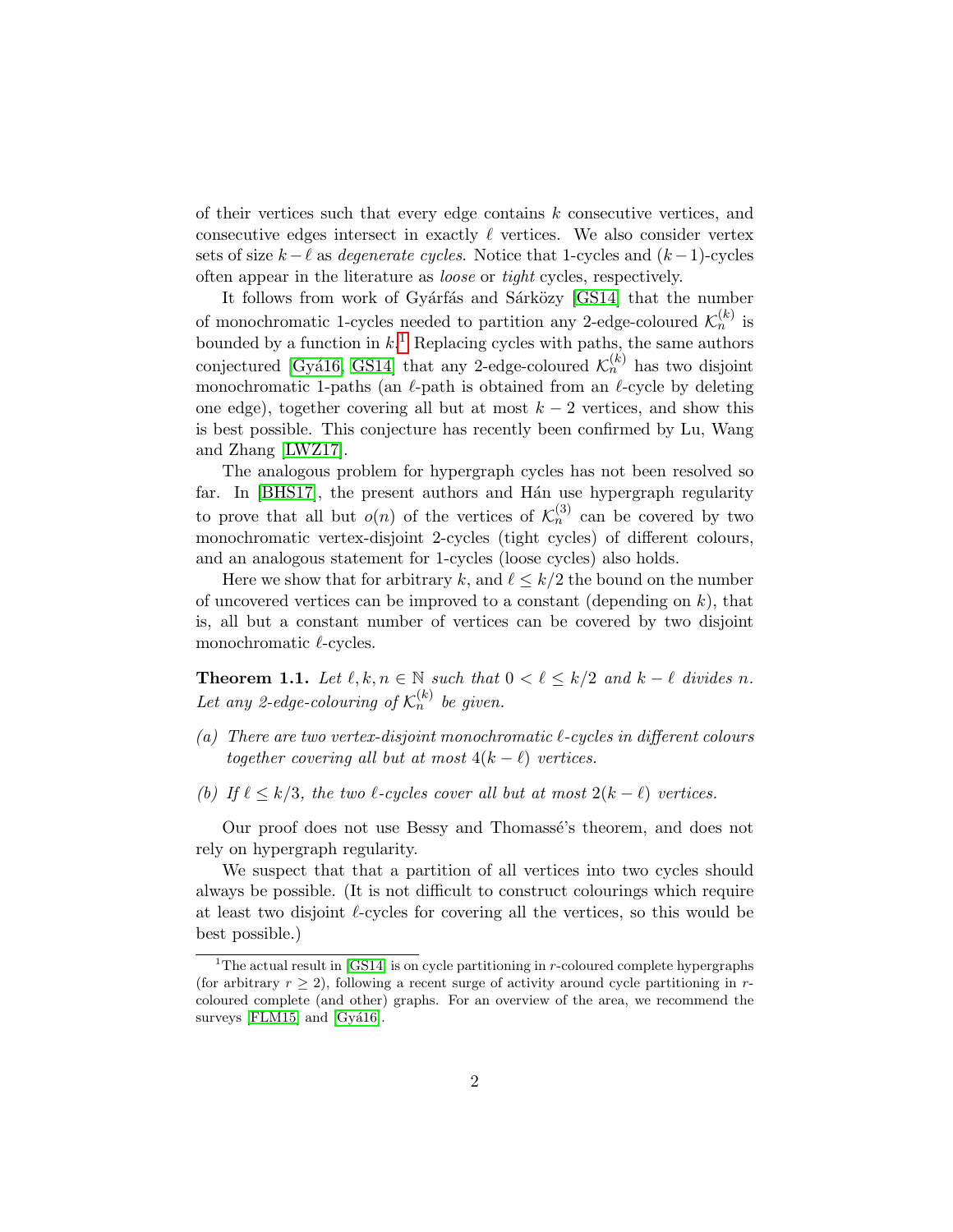**Conjecture 1.2.** If  $\ell, k, n \in \mathbb{N}$  with  $n \equiv 0 \pmod{k - \ell}$ , then every 2edge-colouring of  $\mathcal{K}_n^{(k)}$  contains two vertex-disjoint monochromatic  $\ell$ -cycles in different colours covering all vertices.

An easy argument shows that for  $\ell = k/2$  the conjecture is true. In order to see this, take any partition  $P$  of the vertices of  $\mathcal{K}_n^{(k)}$  into sets  $S_i, i \in [2n/k]$ , of size  $k/2$ . Consider an auxiliary 2-edge-colouring of the complete graph on  $P$ , giving  $\{S_i, S_j\}$  the colour of  $S_i \cup S_j$  in  $\mathcal{K}_n^{(k)}$ . Bessy and Thomassé's theorem [\[BT10\]](#page-11-2) yields two graph cycles, which correspond to two disjoint monochromatic  $\ell$ -cycles in different colours in  $\mathcal{K}_n^{(k)}$ .

Also, we can obtain the following corollary from Theorem [1.1.](#page-1-1)

**Corollary 1.3.** Let  $\ell, k, n \in \mathbb{N}$  such that  $0 < \ell \leq k/2$  and  $k - \ell$  divides n. Then for any 2-edge-colouring of  $\mathcal{K}_n^{(k)}$ , one can cover all the vertices of  $\mathcal{K}_n^{(k)}$ with four vertex-disjoint monochromatic  $\ell$ -cycles, and if  $\ell \leq k/3$ , it can be done with three cycles instead of four.

This follows directly from our main theorem together with the obser-vation that the Ramsey number<sup>[2](#page-2-0)</sup> of the k-uniform  $\ell$ -cycle of length two is  $2(k - \ell)$ . This can be seen by observing that any 2-edge-colouring of  $\mathcal{K} := \mathcal{K}_{2(k)}^{(k)}$  $\chi_{2(k-\ell)}^{(k)}$  naturally defines a 2-edge-colouring of  $\mathcal{K}^* := \mathcal{K}_{2(k-\ell)}^{(k-2\ell)}$  $\frac{2(k-2\ell)}{2(k-\ell)}$  by giving any edge  $e^*$  in  $\mathcal{K}^*$  the colour of  $V(\mathcal{K}) \setminus e^*$  in  $\mathcal{K}$ . Then a monochromatic matching of size two in  $K^*$  corresponds to a monochromatic  $\ell$ -cycle of length two in  $K$ . Now, results of Alon, Frankl and Lovász [\[AFL86\]](#page-11-6) imply that the Ramsey number of a 2-edge matching of uniformity r is at most  $2r + 1$ , which, since  $2(k - 2\ell) + 1 < 2(k - \ell)$ , is enough for our purposes.

#### 2 Partition into a path and a cycle

We will identify a hypergraph H with its edge set, so when we write  $e \in \mathcal{H}$ it refers to the edge  $e$  of  $H$ . Let us go through some necessary notation.

For an  $\ell$ -path or  $\ell$ -cycle X, we order the k vertices of each edge in such a way that the last  $\ell$  vertices of an edge  $e_i$  are the first  $\ell$  vertices of the edge  $e_{i+1}$ . For an edge  $e = \{v_1, \ldots, v_k\}$ , we write  $V_I(e)$  to denote the vertex set  $\{v_i \in e : i \in I\}$ , let  $e^-$  denote the vertex set  $V_{\lbrack \ell \rbrack}(e)$ , let  $e^+$  denote the vertex set  $V_{[k] \setminus [k-\ell]}(e)$ , and use  $\overset{\circ}{e}$  for the set  $e \setminus (e^- \cup e^+)$ .

<span id="page-2-0"></span><sup>&</sup>lt;sup>2</sup>The two colour Ramsey number of a k-uniform hypergraph  $H$  is the least integer  $R(H)$ for which every blue-red colouring of  $\mathcal{K}_{R(\mathcal{H})}^{(k)}$  contains a monochromatic copy of  $\mathcal{H}$ .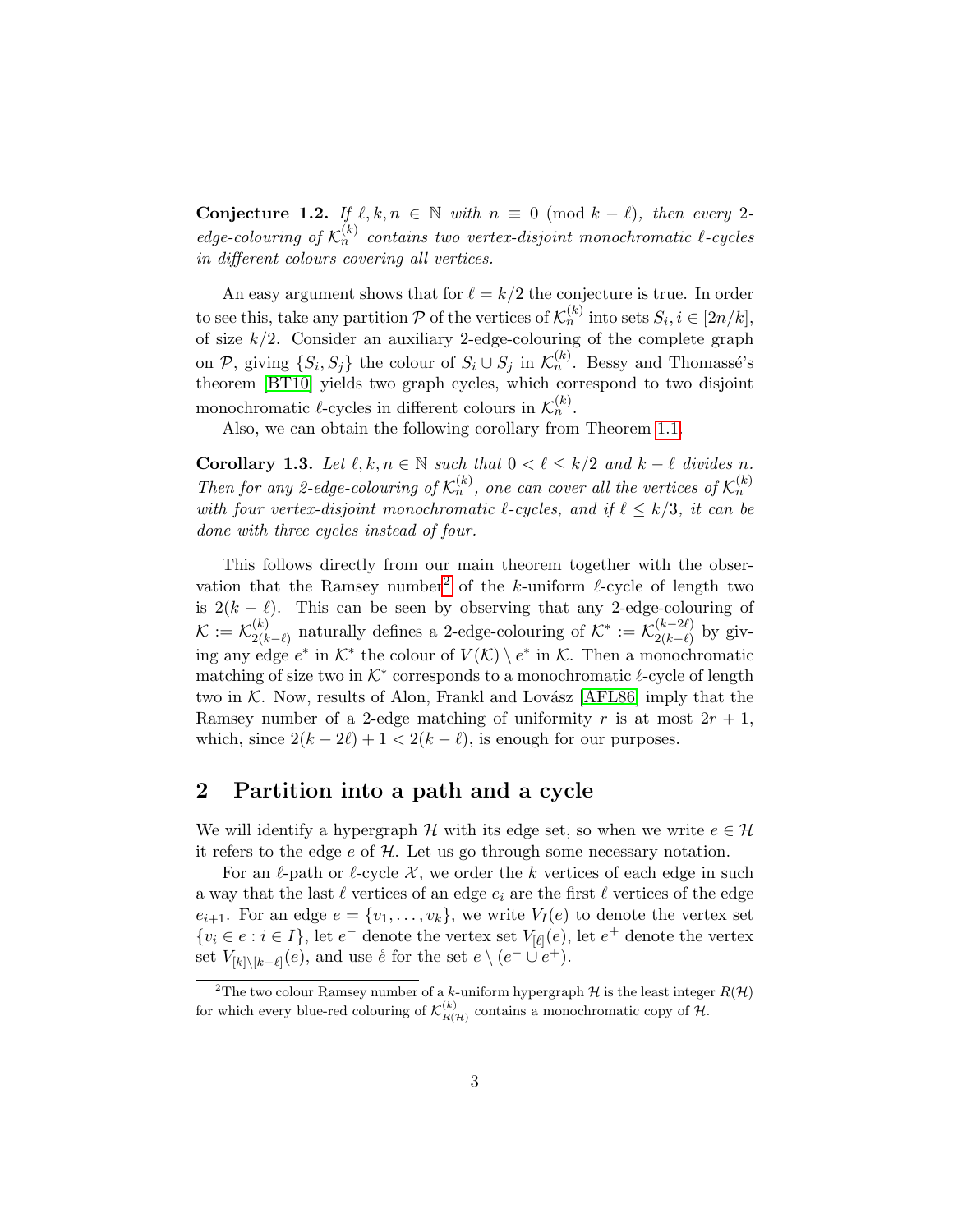An  $\ell$ -path P of length m is a blue-red  $\ell$ -path if there is  $m_0 \in [m]$  such that the  $\ell$ -paths  $\{e_i : i \in [m_0]\}$  and  $\{e_i : i \in [m] \setminus [m_0]\}$  are monochromatic and have different colours.

One of the first results in the field of monochromatic partitions was Gerenscer and Gyárfás' observation [GG67] that every two-edge-coloured complete graph has a spanning blue-red path. We extend this observation to  $\ell$ -paths in hypergraphs in the following lemma.

<span id="page-3-0"></span>**Lemma 2.1.** Let  $\ell, k, n \in \mathbb{N}$  such that  $0 < \ell \leq k/2$  and  $k-\ell$  divides n. Then every 2-edge-colouring of  $\mathcal{K}_n^{(k)}$  contains a blue-red  $\ell$ -path  $\mathcal P$  with  $|V(\mathcal P)| =$  $n - k + 2\ell$ .

*Proof.* Take a longest blue-red  $\ell$ -path  $\mathcal{P}$  in  $\mathcal{K}_n^{(k)}$ , with edges  $e_i$  for  $i \in [m]$ and turning point  $m_0$ . Assume that all  $e_i$  with  $i \in [m_0]$  are blue and all later edges on  $P$  are red.

If the set Z of all vertices not covered by P has size  $k - 2\ell$ , we are done. So assume otherwise; then Z contains at least  $2k - 3\ell$  elements. Fix three disjoint sets  $Z_0, Z_1, Z_2 \subset Z$  with  $|Z_0| = \ell$  and  $|Z_1| = |Z_2| = k - 2\ell$ . Since  $\mathcal{P}$ is maximal, we know that  $e_R = e_1^- \cup Z_1 \cup Z_0$  is red,  $e_B = e_m^+ \cup Z_1 \cup Z_0$  is blue, and  $m_0 \neq m$ .

By colour symmetry, we can assume the edge  $e = e_{m_0}^+ \cup Z_2 \cup Z_0$  is red. Then  $(\mathcal{P} \setminus \{e_{m_0}\}) \cup \{e, e_R\}$  is a blue-red  $\ell$ -path longer than  $\mathcal{P}$ , which contradicts the maximality of P.  $\Box$ 

Now we can show that there are a monochromatic  $\ell$ -path and a monochromatic  $\ell$ -cycle that together cover almost all the vertices.

<span id="page-3-1"></span>**Lemma 2.2.** Let  $\ell, k, n \in \mathbb{N}$  such that  $0 < \ell \leq k/2$  and  $n = n_0(k - \ell)$ for some integer  $n_0 \geq 3$ . Then every 2-edge-colouring of  $\mathcal{K}_n^{(k)}$  contains an  $\ell$ -cycle C and an  $\ell$ -path P with the following properties:

- 1. C and P are vertex-disjoint;
- 2. C and P are each monochromatic but use distinct colours;
- 3. C has at least two edges;
- 4. if  $\mathcal{P} \neq \emptyset$ , then  $|V(\mathcal{C})| + |V(\mathcal{P})| \in \{n k + 2\ell, n 2k + 3\ell\}$ ; and
- 5. if  $\mathcal{P} = \emptyset$ , then  $|V(\mathcal{C})| = n k + \ell$ .

*Proof.* By Lemma [2.1,](#page-3-0) there is a blue-red  $\ell$ -path with edges  $e_i$  for  $i \in [m]$ and turning point  $m_0$  that covers all but a set Z of  $k - 2\ell$  vertices of  $\mathcal{K}_n^{(k)}$ .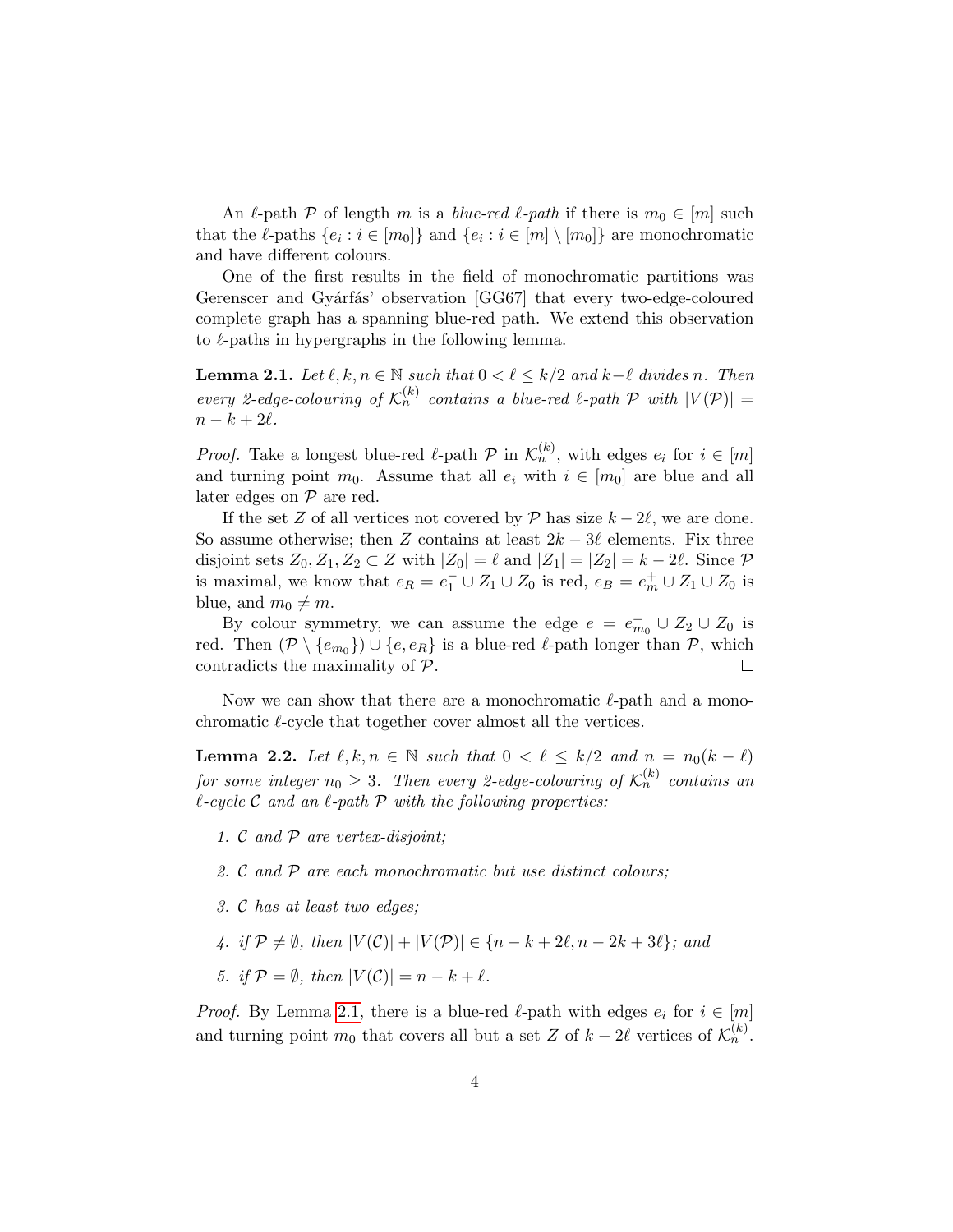Among such  $\ell$ -paths, choose  $\mathcal{P}_{\text{max}}$  such that  $\max\{m_0, m - m_0\}$  is as large as possible (i.e.  $\mathcal{P}_{\text{max}}$  maximises the length of a monochromatic sub- $\ell$ -path). By symmetry, we can assume that  $\max\{m_0, m - m_0\} = m$ , that  $\mathcal{P}_B = \{e_i :$  $i \in [m_0]$ } is blue and that  $\mathcal{P}_R = \{e_i : i \in [m] \setminus [m_0]\}$  is red. Since  $n \geq 3(k-\ell)$ , we know that  $m \geq 2$ . If  $m_0 < m$  and the edge

$$
e:=e_{m_0}^+\cup Z\cup e_m^+
$$

is blue, then  $(\mathcal{P}_{\max}\backslash e_{m_0+1})\!\cup\!\{e\}$  is a blue-red  $\ell$ -path contradicting the choice of  $\mathcal{P}_{\text{max}}$ . If  $m_0 < m$  and the edge e is red, then the  $\ell$ -cycle  $\mathcal{C}_R = \mathcal{P}_R \cup e$ together with the  $\ell$ -path  $\mathcal{P}_B \setminus \{e_{m_0}\}\$ are as desired.

So we can assume that  $m_0 = m$ , that is,  $\mathcal{P}_{\text{max}}$  is all blue. If also one of the two edges  $e_1^+ \cup e_1^+ \cup e_m^+$ ,  $e_1^+ \cup Z \cup e_m^+$  is blue, we can close  $\mathcal{P}_{\text{max}}$ , forming an  $\ell$ -cycle that covers all but  $e_1^{\perp} \cup Z$ , or all but  $e_1^{\perp} \cup e_1^{\perp}$ , respectively, which is as desired. So we can suppose both edges  $e_1^+ \cup e_1 \cup e_m^+$ ,  $e_1^+ \cup Z \cup e_m^+$  are red. They form an  $\ell$ -cycle with two edges, which together with  $\mathcal{P}_{\text{max}}\backslash\{e_1, e_2, e_m\}$  covers all but  $e_1^- \cup e_2 \cup e_m^+$  (note that possibly  $m = 2$ , in which case  $e_2$  coincides with  $e_m$ ). So, we found an  $\ell$ -cycle and an  $\ell$ -path which are as required (in particular, either they cover  $n-2k+3\ell$  vertices, or the  $\ell$ -path is empty and the  $\ell$ -cycle covers  $n - k + \ell$  vertices).  $\Box$ 

## 3 Proof of Theorem [1.1](#page-1-1) (a)

This section is devoted to the proof of Theorem [1.1](#page-1-1) (a).

Consider a monochromatic  $\ell$ -cycle  $\mathcal{C}_B$  with at least two edges and a disjoint monochromatic  $\ell$ -path  $\mathcal{P}_R$  as given by Lemma [2.2.](#page-3-1) Note that if  $\mathcal{P}_R$ has at most two edges, we are done, so assume otherwise. By deleting at most two edges from  $\mathcal{P}_R$ , if necessary, we can assume that

$$
|V(\mathcal{C}_B \cup \mathcal{P}_R)| = n - 3k + 4\ell.
$$

Among all such choices for  $\mathcal{C}_B$  and  $\mathcal{P}_R$  (including those where  $\mathcal{P}_R$  is empty), assume we chose  $\mathcal{C}_B$  and  $\mathcal{P}_R$  such that

<span id="page-4-0"></span>
$$
\mathcal{C}_B
$$
 has as many edges as possible. (1)

By symmetry, we may assume that  $\mathcal{C}_B$  is blue and  $\mathcal{P}_R$  is red. Say  $\mathcal{C}_B$  has edges  $e_i, i \in [m_c]$  (and thus length  $m_c \ge 2$ ), while  $\mathcal{P}_R$  has edges  $f_j, j \in [m_p]$ (and thus length  $m_n \geq 0$ ).

Assuming that Theorem [1.1](#page-1-1) (a) does not hold, we will reach a contradiction by analysing the connections from the first/last edge of  $\mathcal{P}_R$  to  $\mathcal{C}_B$ .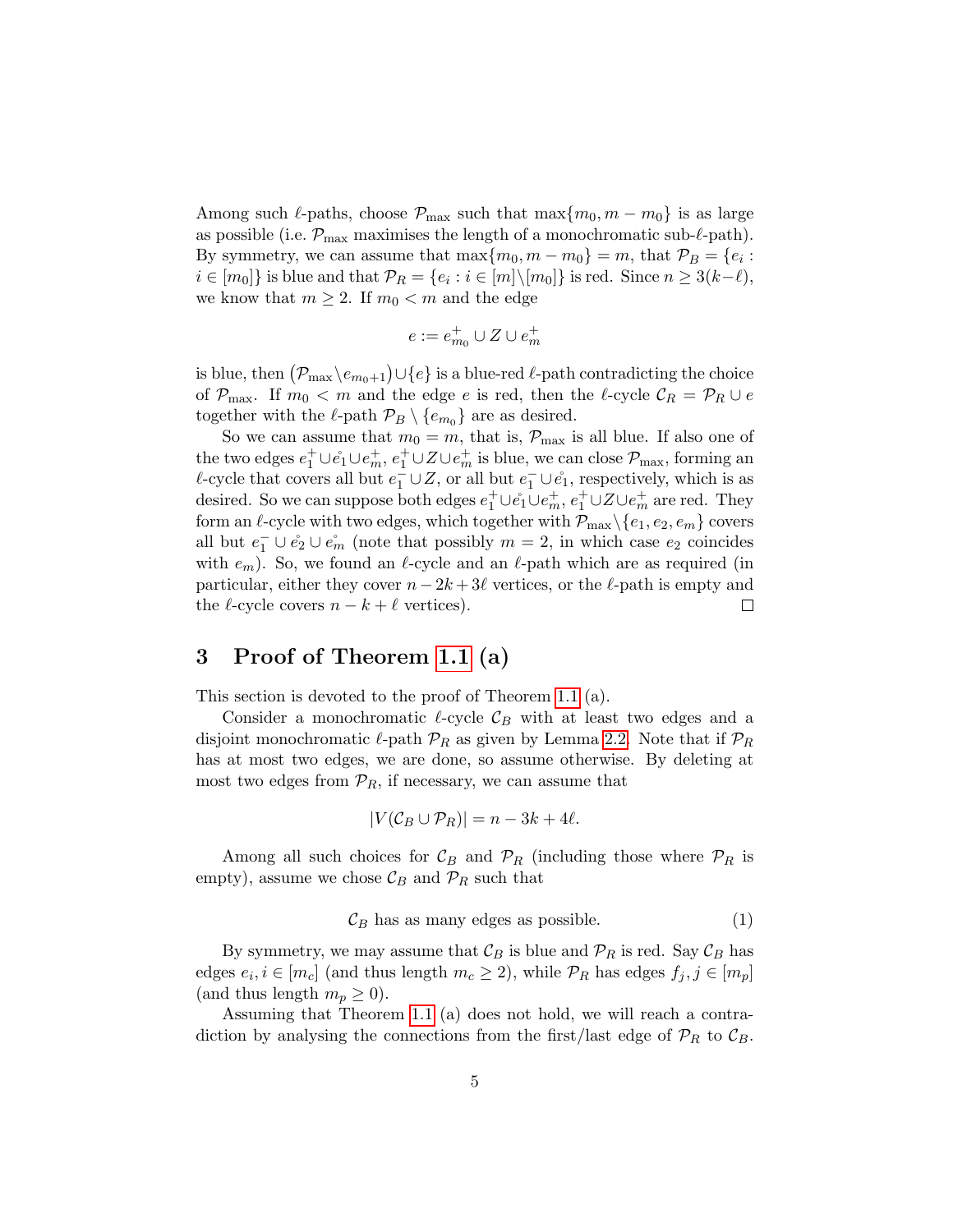If these cannot be used to close up  $\mathcal{P}_R$  to an  $\ell$ -cycle, we find a red  $\ell$ -cycle on the same vertices as  $\mathcal{C}_B$ . In a last step, we will use this new red  $\ell$ -cycle together with  $\mathcal{P}_R$  to form one large red  $\ell$ -cycle.

We start by making a couple of easy observations. First of all, note that

<span id="page-5-4"></span>
$$
m_p \ge 2,\tag{2}
$$

as otherwise  $\mathcal{C}_B$  covers all but at most  $4k - 4\ell$  vertices.

Let  $Z_1, Z_2, Z_3$  be mutually disjoint subsets of vertices not covered by  $\mathcal{C}_B \cup \mathcal{P}_R$  such that  $|Z_1| = |Z_2| = |Z_3| = k - 2\ell$ . Consider the edges

$$
w^t := f_1^- \cup Z_t \cup f_{m_p}^+,
$$

for  $t = 1, 2, 3$ . If any of the edges  $w^t$  is red, then  $\mathcal{C}_B$  together with  $\mathcal{P}_R \cup \{w^t\}$ are  $\ell$ -cycles as in the theorem, covering all but  $2k - 2\ell$  vertices. So,

<span id="page-5-2"></span>
$$
w^{t} := f_{1}^{-} \cup Z_{t} \cup f_{m_{p}}^{+} \text{ is blue, for } t = 1, 2, 3.
$$
 (3)

Consider the edges

$$
v_i^t:=f_{m_p}^+\cup Z_t\cup e_i^-
$$

for  $i \in [m_c]$  and  $t, t' \in \{1, 2, 3\}$ . If for some triple  $i, t, t'$  with  $t \neq t'$ , both edges  $v_i^t$ ,  $v_{i+1}^{t'}$  are blue, then the  $\ell$ -cycle  $\mathcal{C}_B \cup \{v_i^t, v_{i+1}^{t'}\} \setminus \{e_i\}$  together with the  $\ell$ -path  $\mathcal{P}_R \setminus \{f_{m_p}\}\$ contradicts [\(1\)](#page-4-0). So, for each  $i \in [m_c]$ , and each pair and  $t, t' \in \{1, 2, 3\}$  with  $t \neq t'$ ,

<span id="page-5-1"></span>one of the edges 
$$
v_i^t
$$
,  $v_{i+1}^{t'}$  is red. (4)

Similary, for each  $i \in [m_c]$ , and each pair and  $t, t' \in \{1, 2, 3\}$  with  $t \neq t'$ , setting

$$
u_i^t := f_1^- \cup Z_t \cup e_i^-,
$$

we observe that

<span id="page-5-0"></span>one of the edges 
$$
u_i^t, u_{i+1}^{t'}
$$
 is red. (5)

We now establish that our  $\ell$ -cycle is a bit longer than our  $\ell$ -path.

#### <span id="page-5-3"></span>**Claim 1.** It holds that  $m_c \geq m_p + 2$ .

*Proof.* Suppose to the contrary that  $m_c < m_p+2$ . By [\(5\)](#page-5-0), we can assume the edge  $u_1^1$  is red. If the edge  $v_1^2$  is red, too, then  $\mathcal{P}_R \cup \{u_1^1, v_1^2\}$  and  $\mathcal{C}_B \setminus \{e_1, e_{m_c}\}\$ contradict the choice of  $\mathcal{C}_B$  and  $\mathcal{P}_R$  fulfilling [\(1\)](#page-4-0). So the edge  $v_1^2$  is blue, and thus by [\(4\)](#page-5-1), the edge  $v_2^3$  is red.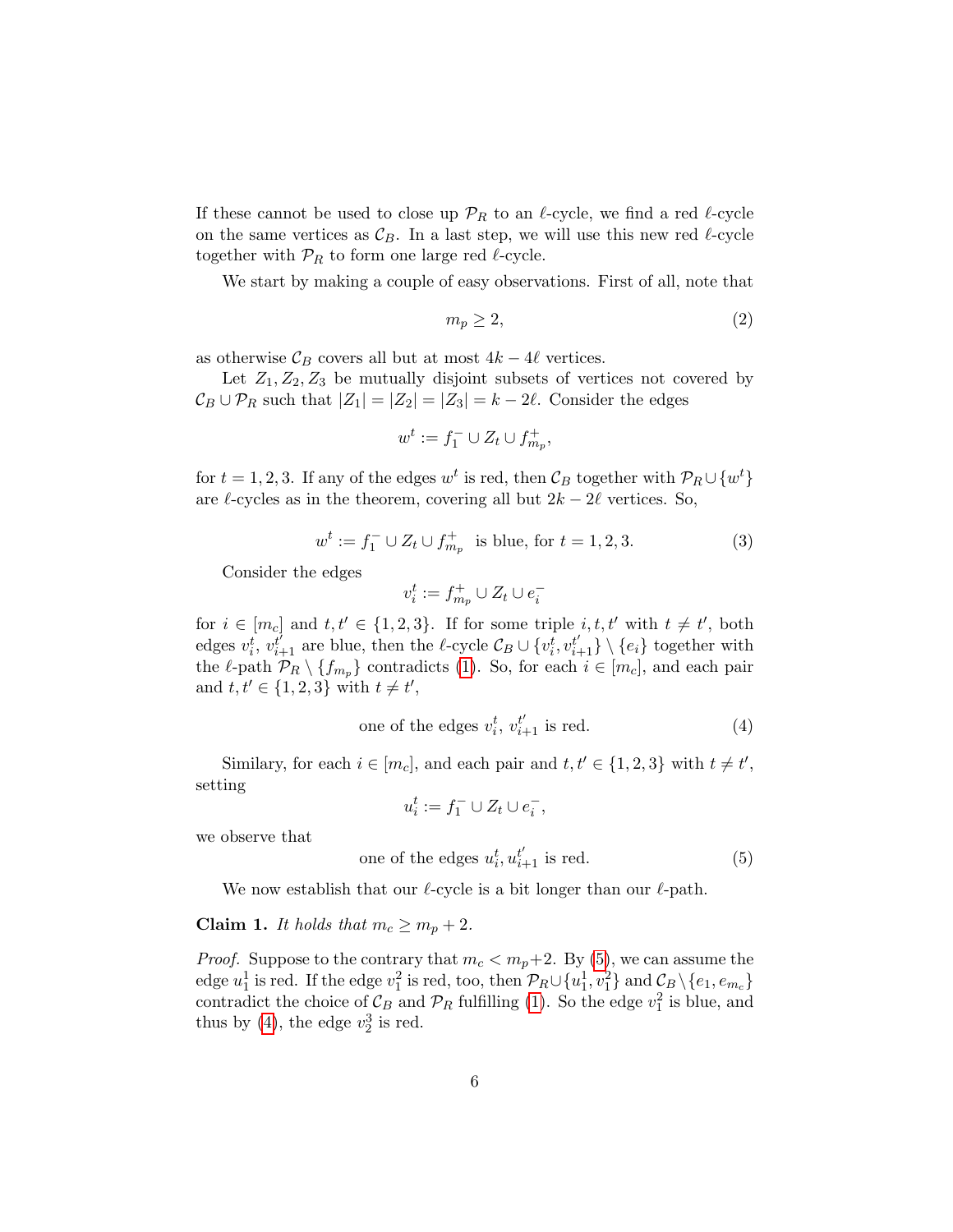Now, if the edge  $u_2^1$  is red, then either  $\mathcal{P}_R \cup \{v_2^3, u_2^1\}$  is a red  $\ell$ -cycle of length greater than  $m_c$ , which together with the path  $\mathcal{C}_B \setminus \{e_1, e_2\}$  contra-dicts [\(1\)](#page-4-0). Therefore,  $u_2^1$  is blue. But now, since by [\(3\)](#page-5-2), the edge  $w^3$  is blue, we found a blue  $\ell$ -cycle, namely  $\mathcal{C}_B \cup \{u_2^1, v_1^2, w^3\} \setminus \{e_1\}$ , which together with the red  $\ell$ -path  $\mathcal{P}_R \setminus \{f_1, f_{m_p}\}\$ contradicts [\(1\)](#page-4-0).  $\Box$ 

Note that Claim [1](#page-5-3) together with [\(2\)](#page-5-4) implies that

<span id="page-6-0"></span>
$$
m_c \ge 4. \tag{6}
$$

Let us now consider the edges

$$
g_i := (e_i \setminus e_i^+) \cup e_{i+2}^+ \quad \text{and} \quad h_i := (e_i \setminus e_i^+) \cup e_{i+3}^+,
$$

for  $i \in [m_c]$  (considering all indices modulo  $m_c$ ). The advantage of these edges is that on the one hand, each of these edges, if blue, provides a shortcut on  $\mathcal{C}_B$  (and the vertices left out of  $\mathcal{C}_B$  can be used for closing up  $\mathcal{P}_R$ ). On the other hand, if all these edges are red, then they form new red  $\ell$ -cycles on the vertex set of  $\mathcal{C}_B$ .

Let us first show why any of the edges  $g_i$ ,  $h_i$  would be useful in blue.

<span id="page-6-1"></span>**Claim 2.** The edges  $g_i$  are red for all  $i \in [m_c]$ , and if  $m_c > 4$ , then the edges  $h_i$  are red for all  $i \in [m_c]$ .

*Proof.* Suppose that one of these edges  $g_i$  or  $h_i$  is blue (the latter only in the case that  $m_c > 4$ ). Then there is a blue cycle  $\mathcal{C}'_B$  obtained from  $\mathcal{C}_B$  by replacing the edges  $e_i, e_{i+1}, e_{i+2}$  with the edge  $g_i$ , or by replacing the edges  $e_1, e_{i+1}, e_{i+2}, e_{i+3}$  with the edge  $h_i$ .

Consider the edges  $u_{i+1}^1$  and  $v_{i+1}^2$ . If both of these edges are red then the theorem holds, since  $\mathcal{C}'_B$  together with  $\mathcal{P}_R \cup \{u^1_{i+1}, v^2_{i+1}\}$  either covers all but  $3k - 3\ell$  vertices (if  $g_i$  is blue); or cover all but  $4k - 4\ell$  vertices (if  $h_i$  is blue). So by symmetry, we can assume that  $u_{i+1}^1$  is blue. Similarly, if the edges  $u_{i+2}^2$  and  $v_{i+2}^3$  are both red then the theorem holds, so at least one of them is blue.

Since  $u_{i+1}^1$  is blue, [\(4\)](#page-5-1) implies that  $u_{i+2}^2$  is red, and thus  $v_{i+2}^3$  is blue. Recall that by [\(3\)](#page-5-2), the edge  $w^2$  is blue, too, and so, the  $\ell$ -cycle  $\mathcal{C}_B \cup$  ${u_{i+1}^1, v_{i+2}^3, w^2} \setminus {e_{i+1}}$  together with the  $\ell$ -path  $\mathcal{P}_R \setminus {f_1, f_{m_p}}$  contradicts [\(1\)](#page-4-0). П

Finally, consider the edge sets

$$
R_j := \{ g_i : i \equiv j \pmod{3} \},
$$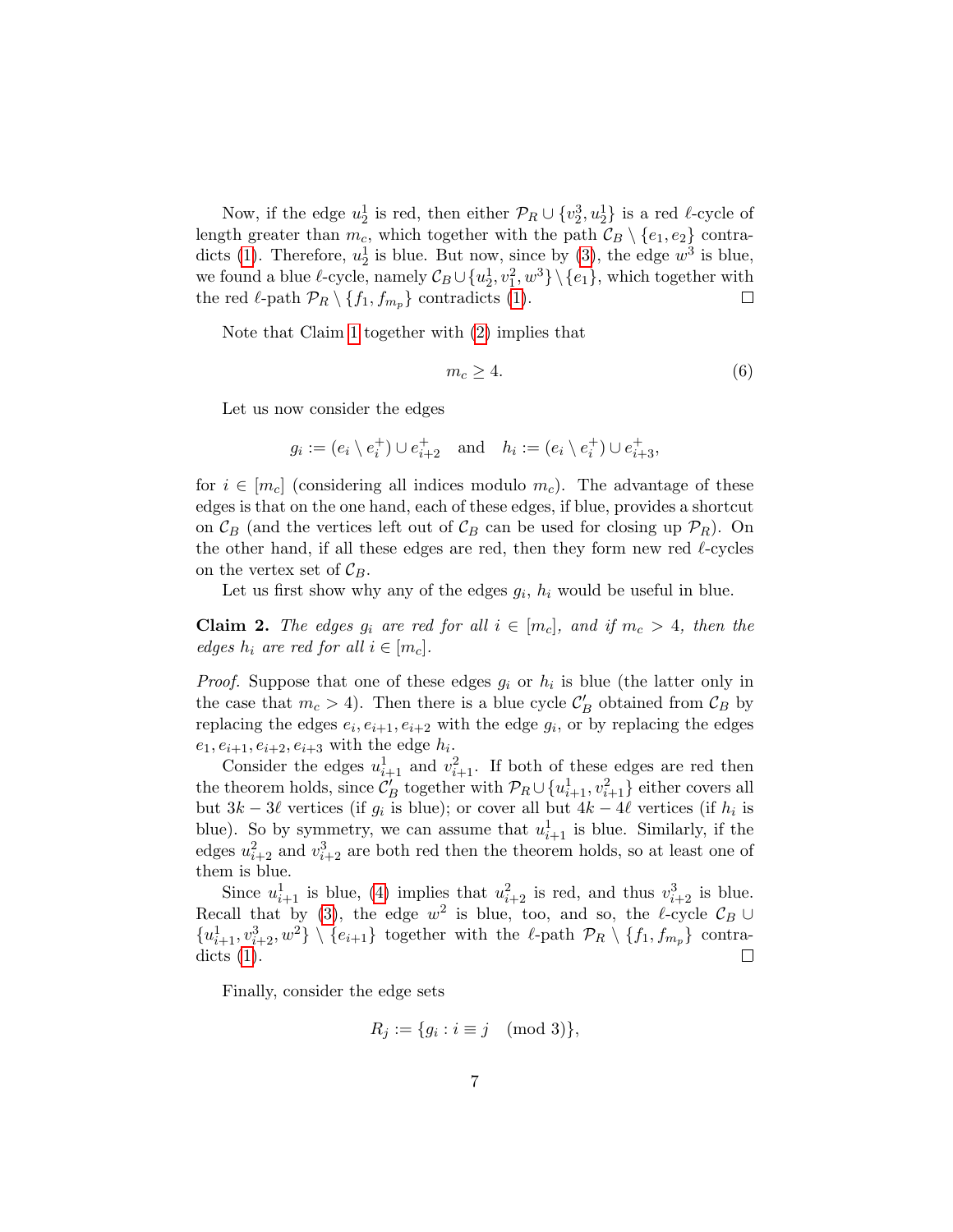for  $j = 0, 1, 2$ . Notice that  $R_0, R_1, R_2$  are three  $\ell$ -cycles of length  $\frac{m_c}{3}$  if  $m_c \equiv 0 \pmod{3}$ , and together form one  $\ell$ -cycle otherwise.

The remainder of the proof is split into several cases, depending on the value of  $m_c$ , and which of the edges  $u_i^t$ ,  $v_i^t$  are red. Note that by [\(5\)](#page-5-0) (and after possibly renaming the edges on  $\mathcal{C}_B$ , or the sets  $Z_t$ , we may assume that  $u_1^1$  is red. Moreover, by [\(4\)](#page-5-1), at least one of the edges  $v_4^2$ ,  $v_5^3$  is red (if  $m_c = 4$ , we take indices modulo 4, meaning that one of  $v_4^2$ ,  $v_1^3$  is red).

In all the cases considered below we use that  $m_c \geq 4$  by [\(6\)](#page-6-0).

**Case 1.**  $m_c \not\equiv 0 \pmod{3}$  and  $v_4^2$  is red.

In this case, consider the red  $\ell$ -cycle formed by  $R_0 \cup R_1 \cup R_2$ . We can substitute the edge  $g_1$  from this  $\ell$ -cycle with the path  $\{u_1^1\} \cup \mathcal{P}_R \cup \{v_4^2\}$  to obtain one red  $\ell$ -cycle which covers all but  $2(k - \ell)$  vertices.

**Case 2.**  $m_c \equiv 0 \pmod{3}$  and  $v_4^2$  is red.

Consider the auxiliary red  $\ell$ -cycle formed by

 $(R_0 \setminus \{g_3\}) \cup (R_1 \setminus \{g_4\}) \cup (R_2 \setminus \{g_2, g_5\}) \cup \{h_2, h_3, h_4\}.$ 

Similar as in the previous case, we can substitute the edge  $g_1$  from the auxiliary  $\ell$ -cycle with the path  $\{u_1^1\} \cup \mathcal{P}_R \cup \{v_4^2\}$  to obtain one red  $\ell$ -cycle which covers all but  $3(k - \ell)$  vertices. (Note that this works fine even if  $m_c = 6.$ 

**Case 3.**  $m_c \not\equiv 1 \pmod{3}$  and  $v_5^3$  is red.

Consider the auxiliary red  $\ell$ -cycle formed by

 $(R_0 \setminus \{g_3\}) \cup (R_1 \setminus \{g_1\}) \cup (R_2 \setminus \{g_2\}) \cup \{h_1, h_2, h_3\},$ 

and substitute its edge  $h_1$  with  $\{u_1^1\} \cup \mathcal{P}_R \cup \{v_5^3\}$  to obtain one red  $\ell$ -cycle which covers all but  $2(k - \ell)$  vertices. (Note that this works even if  $m_c = 5$ .)

**Case 4.**  $m_c \equiv 1 \pmod{3}$ ,  $m_c \neq 4$ , and  $v_5^3$  is red.

If  $m_c$  is odd, then we can use the cycle spanned by all edges  $h_i$  except  $h_1$ , and the path  $\mathcal{P}_R$ , together with edges  $u_1^1$  and  $v_5^3$ . This  $\ell$ -cycle covers all but  $2(k - \ell)$  vertices. Otherwise, since  $m_c > 4$  and  $m_c \equiv 1 \pmod{3}$ , we know that  $m_c \geq 10$ . So we can use a similar approach as above, using seven edges  $h_i$  instead of three. More precisely, the red  $\ell$ -path formed by

 $(R_0 \setminus \{g_3, g_6, g_7\}) \cup (R_1 \setminus \{g_1, g_4\}) \cup (R_2 \setminus \{g_2, g_5\}) \cup \{h_2, h_3, h_4, h_5, h_6, h_7\}$ and  $\{u_1^1\} \cup \mathcal{P}_R \cup \{v_5^3\}$  covers all but  $4(k-\ell)$  vertices.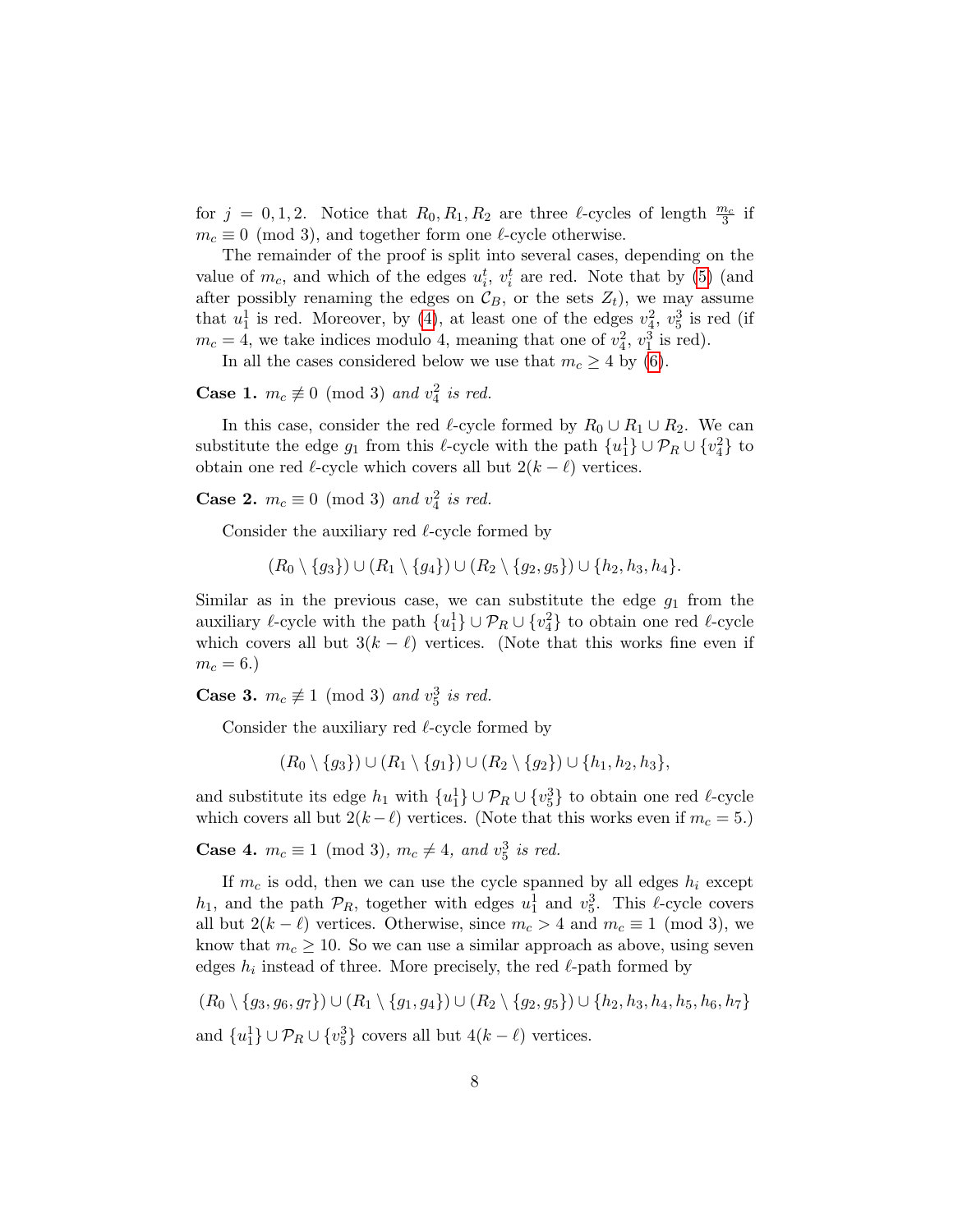**Case 5.**  $m_c = 4$ , and  $v_1^3$  is red while  $v_4^2$  is blue.

Then by [\(4\)](#page-5-1), the edge  $v_3^1$  is red, and we can close  $\mathcal{P}_R$  using the edges  $v_1^3$ ,  $v_3^1$ ,  $g_1$ ,  $g_4$ . We covered all but  $3(k - \ell)$  vertices.

This finishes the proof of the theorem.

## 4 Proof of Theorem [1.1](#page-1-1) (b)

In this section we give a proof of Theorem [1.1](#page-1-1) (b), the first part of which follows very much the lines of the proof of Theorem [1.1](#page-1-1) (a), while the last part is a bit different. In order to avoid repetition, we only sketch the first part, but give all details for the last part. We remark that much of the work can be avoided if we are only interested in two  $\ell$ -cycles covering all but  $3(k - \ell)$  vertices instead of the output of Theorem [1.1](#page-1-1) (b) (see Footnote 1 for an explanation).

For the first part of the proof, the main difference is that now, we use Lemma [2.2](#page-3-1) to find a monochromatic  $\ell$ -cycle  $\mathcal{C}_B$  of length  $m_c \geq 2$  with edges  $e_i, i \in [m_c]$ , and a disjoint monochromatic  $\ell$ -path  $\mathcal{P}_R$  of length  $m_p \geq 0$  with edges  $f_j, j \in [m_p]$  such that

<span id="page-8-0"></span>
$$
|V(\mathcal{C}_B \cup \mathcal{P}_R)| = n - 2k + 3\ell,\tag{7}
$$

choosing  $\mathcal{C}_B$  maximal under the these conditions. That is, now we leave only  $2(k - \ell) + \ell$  vertices uncovered in the beginning. Instead of defining  $Z_1, Z_2, Z_3$ , we only define  $Z_1, Z_2$  as two disjoint sets of vertices not covered by  $\mathcal{C}_B \cup \mathcal{P}_R$  with  $|Z_1| = |Z_2| = k - 2\ell$ . The idea is that now, consecutive edges on  $\mathcal{C}_B$  only intersect in at most  $k/3$  vertices, which means that the interior of such an edge can be used in the same way as one of the sets  $Z_t$ . With this we can overcome the difficulty due to having only two sets  $Z_t$  to operate with.

Again we easily show that  $m_p \geq 2$  (using [\(7\)](#page-8-0)), and that edges  $w<sup>t</sup>$  defined for  $t = 1, 2$  and  $i \in [m_c]$ , have the same properties as in the proof of Theorem [1.1](#page-1-1) (a). Now we define  $v_i^t$  and  $u_i^t$  as in that proof for  $t = 1, 2$ , and set

$$
v_i^3 := f_{m_p}^+ \cup (e^i \setminus e_i^+) \text{ and } u_i^3 := f_1^- \cup (e^i \setminus e_i^+).
$$

It is easy to see that for each  $i \in [m_c]$ , and each pair and  $t, t' \in \{1, 2, 3\}$  with  $t \neq t'$  and  $t' \neq 3$ , at least one of the edges  $v_i^t$ ,  $v_{i+1}^{t'}$  is red and at least one of the edges  $u_i^t$ ,  $u_{i+1}^{t'}$  is red.

For showing that  $m_c \geq m_p + 2$  (and thus  $m_c \geq 4$ ), observe that in the proof of Claim [1](#page-5-3) in the proof of Theorem [1.1](#page-1-1) (a), there is only one time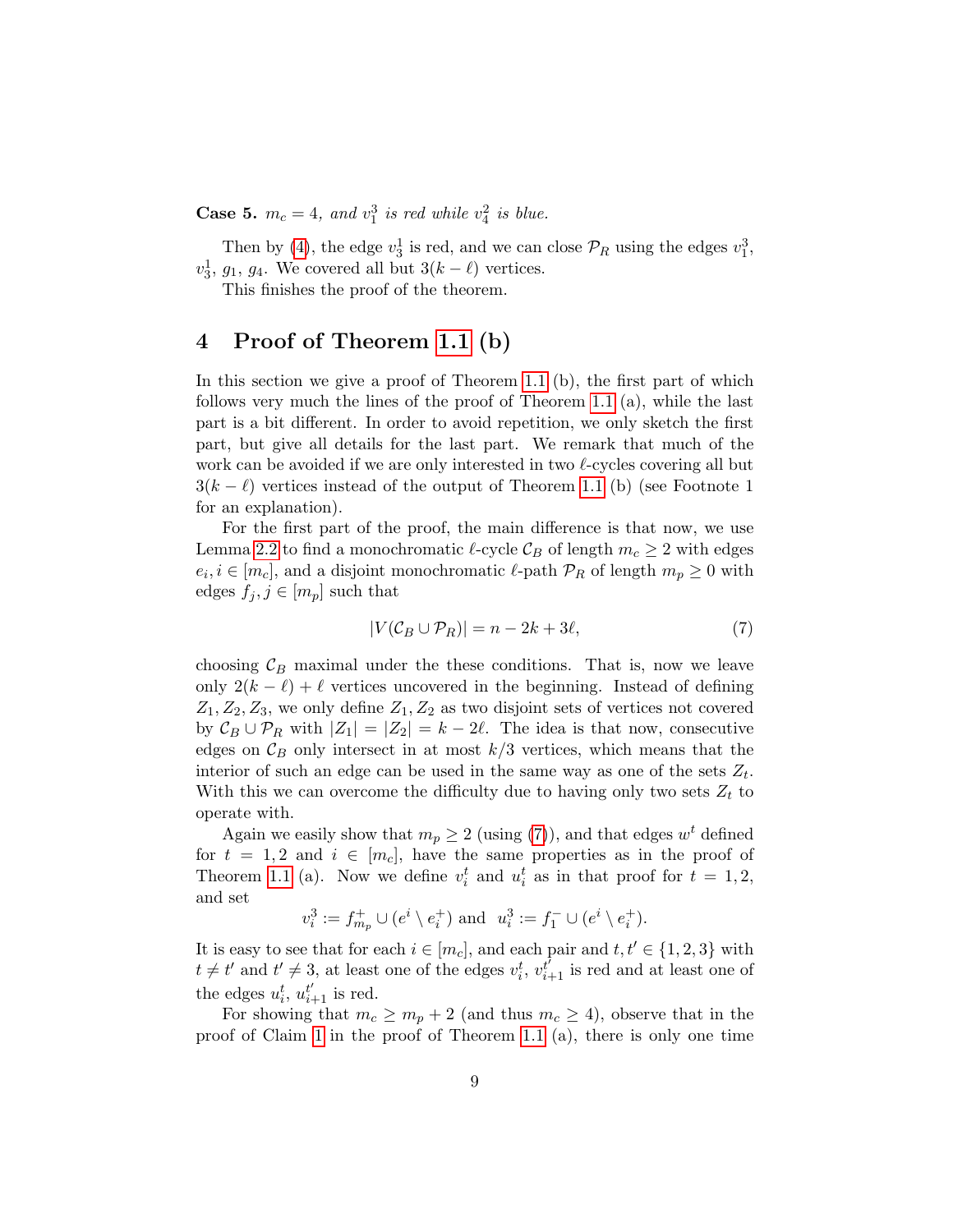where we need that all three sets  $Z_t$  are present, and that is at the very end, when we form the blue  $\ell$ -cycle  $\mathcal{C}_B \cup \{u_2^1, v_1^2, w^3\} \setminus \{e_1\}$ . Instead, we can use the  $\ell$ -cycle  $\mathcal{C}_B \cup \{u_2^1, v_1^3, w^2\} \setminus \{e_1\}.$ 

For the rest of the proof one might define the edges  $g_i$ ,  $h_i$  as in the proof of Theorem [1.1](#page-1-1) (a), show they are red, and then go through Cases  $1-5.3$  $1-5.3$ However, for establishing that edges  $h_i$  are red, we would have to content ourselves with the outcome of two  $\ell$ -cycles covering all but  $3(k - \ell)$  vertices. We can do a slightly better than that by arguing as follows.

Consider the edges

$$
a:=f_1^-\cup \mathring{e}_3\cup V_{[2\ell]\setminus[\ell]}(e_2)
$$

and

$$
a' := V_{[2\ell] \setminus [\ell]}(f_1) \cup \mathring{e}_4 \cup V_{[k-\ell] \setminus [k-2\ell]}(e_5)
$$

(note that these edges are symmetric with respect to  $e_3 \cap e_4$ ). If both a and a' are blue then we can replace the edges  $e_3, e_4 \in C_B$  with the edges  $a, a', w^1$  and the blue<sup>[4](#page-9-1)</sup> edge  $V_{[2\ell]\setminus [\ell](f_1)} \cup Z_2 \cup f^+_{m_p}$  to obtain a blue cycle which together with the red path  $\mathcal{P}_R \setminus \{f_1, f_m\}$  contradicts the maximality of  $\mathcal{C}_B$ . Therefore, we can assume that one of these edges is red, without loss of generality say

<span id="page-9-2"></span>
$$
a \text{ is red.} \tag{8}
$$

Next, consider the edges

$$
q_i:=V_{[2l]\backslash [\ell]}(e_i)\cup \mathring{e}_{i+1}\cup e^+_{i+3},
$$

for  $i \in [m_c]$ . It is easy to see that the edges  $q_i$  form an  $\ell$ -cycle, which we will call  $\mathcal{C}_R$ .

<span id="page-9-3"></span>**Claim 3.** We may assume that  $q_i$  is red, for all  $i \in [m_c]$ .

<span id="page-9-0"></span><sup>&</sup>lt;sup>3</sup>To see this goes through we remark that first, near the end of the proof of Claim [2](#page-6-1) of that theorem we used to occupy the set  $Z_3$ , by employing the edge  $v_{i+2}^3$ . With the new definition of this edge, this works here too.

Second, when going through Cases 1-5, we cannot use the edges  $u_1^1, v_4^2, v_5^3$  as before. This problem is easily overcome by first finding out which of  $v_4^2$ ,  $v_5^1$  is red. Say this is  $v_5^1$ (otherwise rename all edges). Now, if the edge  $u_2^2$  is red, then we are in the same situation as in Case 1, 2 or 5 of the proof of Theorem [1.1](#page-1-1) (a) (with indices augmented by one). Otherwise, the edge  $u_2^2$  is blue, and thus the edge  $u_1^3$  is red, as otherwise we could augment  $\mathcal{C}_B$  using these two edges, and destroying one edge of  $\mathcal{P}_R$ . Now we are in a situation that is very similar to Cases 3 and 4 of Theorem [1.1](#page-1-1) (a). As in these cases, neither of the edges  $g_1$ ,  $h_1$  was used, we have no problem finding our red  $\ell$ -cycle using  $u_1^3$  instead of  $u_1^1$ .

<span id="page-9-1"></span><sup>&</sup>lt;sup>4</sup>This edge is blue for the same reason for which  $w^2$  is blue.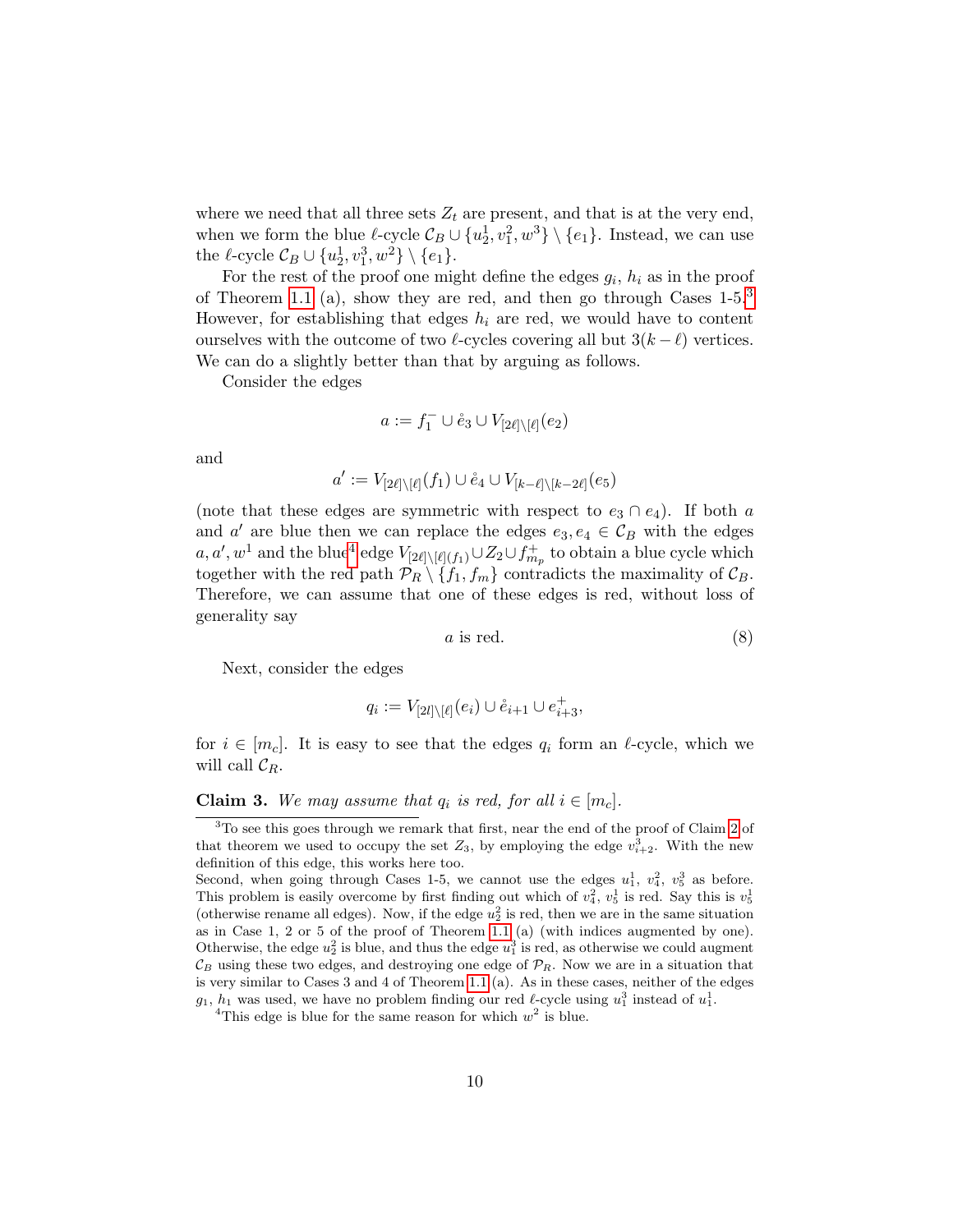*Proof.* Suppose one of these edges, say  $q_1$ , is blue. Obtain  $\mathcal{C}'_B$  from  $\mathcal{C}_B$  by replacing the edges  $e_2, e_3, e_4$  with the edge  $q_1$ .

First assume  $u_3^3$  is blue. Then  $u_4^1$  is red, by our analogue of [\(5\)](#page-5-0). Also,  $v_4^2$ is red, as otherwise we can replace  $e_3$  with the edges  $u_3^3$ ,  $w_1^1$  and  $v_4^2$ , and thus contradicting the maximality of  $\mathcal{C}_B$ . But now,  $\mathcal{P}_R \cup \{u_4^1, v_4^2\}$  is a red  $\ell$ -cycle, which, together with the blue  $\ell$ -cycle  $\mathcal{C}'_B$  is as desired for the theorem.

So from now on, assume that  $u_3^3$  is red. Then, the edge  $v_3^1$  is blue or we found  $\ell$ -cycles  $\mathcal{P}_R \cup \{u_3^3, v_3^1\}$  and  $\mathcal{C}'_B$  which are as desired for the theorem. Now consider a set  $Z'_2 \subseteq Z_2$  of size  $k - 3\ell$ . By the maximality of  $\mathcal{C}_B$  and taking into account that  $v_3^1$  is blue, we see that the edge

$$
b:=f_{m_p}^+\cup Z'_2\cup V_{[2\ell]\backslash [\ell]}(e_3)\cup e_3^+
$$

has to be red. But then the  $\ell$ -cycles  $\mathcal{P}_R \cup \{u_3^3, b\}$  and  $\mathcal{C}'_B$  give the desired output of the theorem.  $\Box$ 

We are now ready to prove Theorem [1.1](#page-1-1) (b). For this, first assume that  $v_4^1$ is red. Then, by [\(8\)](#page-9-2) and by Claim [3,](#page-9-3) we know that  $(\mathcal{C}_R \setminus \{q_1, q_2\}) \cup \mathcal{P}_R \cup \{a, v_4^1\}$ is a red  $\ell$ -cycle, as desired for the theorem.

From now on assume  $v_4^1$  is blue. Then  $c := f_{m_p}^+ \cup \mathring{e}_4 \cup V_{[2\ell] \setminus [\ell]}(e_5)$  is red, as otherwise the cycle obtained by replacing  $e_4 \in C_B$  with the edges  $v_4^1$ , c yields a contradiction to the maximality of  $\mathcal{C}_B$ . So, by [\(8\)](#page-9-2), and since we chose c so that it meets  $q_5$  in exactly  $\ell$  vertices,

$$
\mathcal{C}'_R:=\big(\mathcal{C}_R\setminus\{q_2,q_3,q_4\}\big)\cup\mathcal{P}_R\cup\{a,c\}
$$

is a red  $\ell$ -cycle covering all vertices, except the  $3(k - \ell)$  vertices lying in

$$
Z_1 \cup Z_2 \cup W \cup \{ \mathring{e}_5 \setminus c \} \cup \{ e_5^+ \} \cup \{ e_6^+ \} \cup \{ e_7^+ \},
$$

where W is a set of  $\ell$  vertices outside  $\mathcal{C}_B \cup \mathcal{P}_R$  disjoint from  $Z_1 \cup Z_2$ .

Consider  $d := \{V_{[k-\ell]\setminus [k-2\ell]}(f_{m_p})\} \cup Z_2 \cup \{e_7^+\}$ . Observe that either the  $\ell$ -cycle

$$
(\mathcal{C}_R \setminus \{q_2, q_3\}) \cup \mathcal{P}_R \cup \{a, d\}
$$

is red, and then it covers all but  $2(k-\ell)$  vertices, as desired for the theorem, or the edge  $d$  is blue, which we will assume from now on. Then by the maximality of  $\mathcal{C}_B$ , the edge  $d' := \{V_{[k-\ell]\setminus [k-2\ell]}(f_{m_p})\} \cup Z_1 \cup \{e_6^+\}\$ is red. Now consider the edge

$$
e:=\{e_6^+\}\cup Z_2\cup \{e_7^+\}.
$$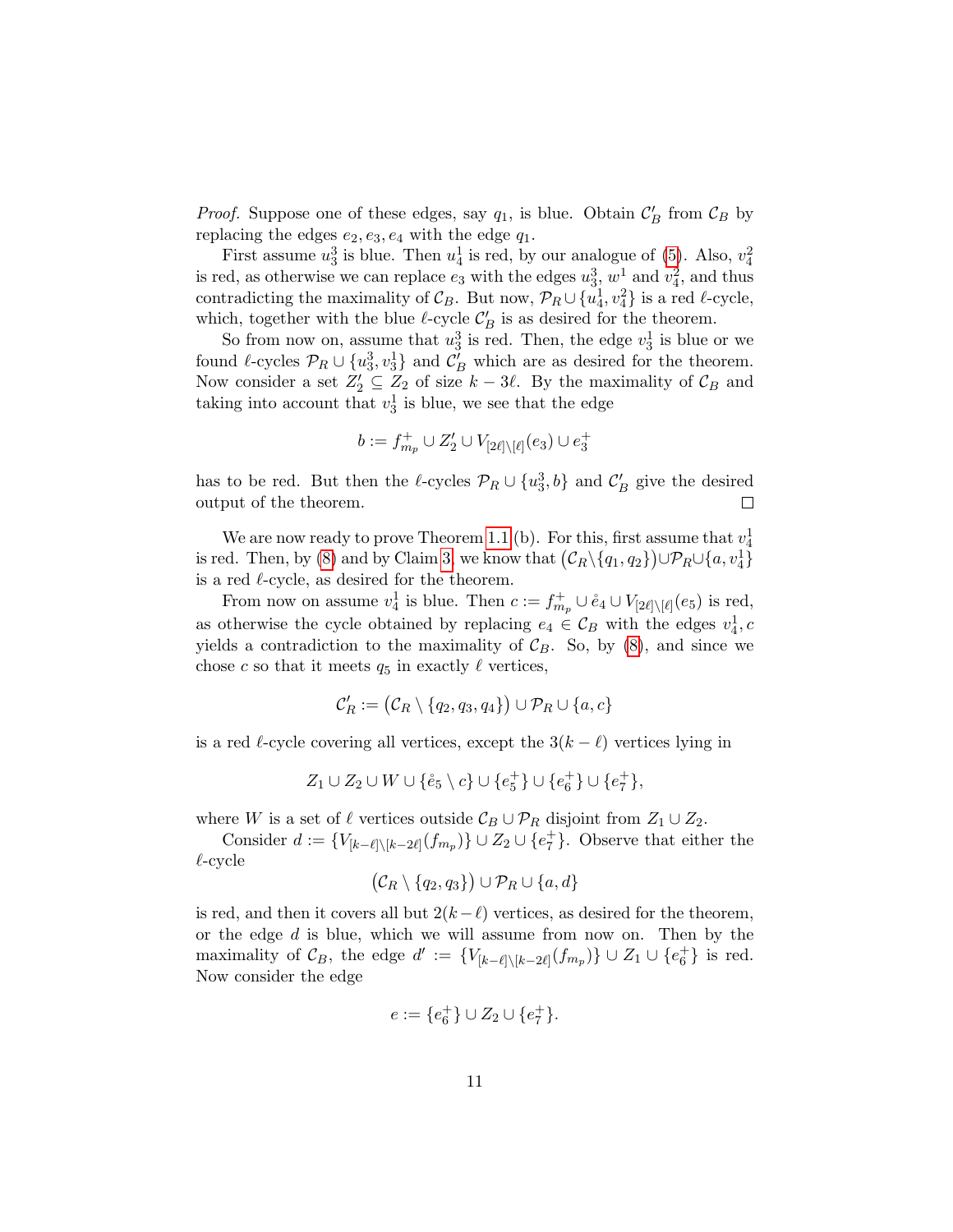If e is blue, consider the blue path e and the red cycle  $\mathcal{C}'_R$  to obtain a contradiction to the maximality of  $\mathcal{C}_B$  in the choice of  $\mathcal{C}_B$  and  $\mathcal{P}_R$ .

So  $e$  is red. Then the  $\ell$ -cycle

$$
(\mathcal{C}_R \setminus \{q_2, q_3\}) \cup \mathcal{P}_R \cup \{a, d', e\}
$$

is red and covers all but  $k - \ell$  vertices, as desired for the theorem. This concludes the proof of Theorem [1.1](#page-1-1) (b).

#### References

- <span id="page-11-6"></span>[AFL86] Noga Alon, Peter Frankl, and László Lovász. The chromatic number of Kneser hypergraphs. Transactions of the American Mathematical Society, 298(1):359–370, 1986.
- <span id="page-11-1"></span>[All08] Peter Allen. Covering two-edge-coloured complete graphs with two disjoint monochromatic cycles. Combinatorics, Probability and Computing, 17:471–486, 2008.
- <span id="page-11-0"></span> $[Aye79]$  Jacqueline Ayel. Sur l'existence de deux cycles supplémentaires unicolores, disjoints et de couleurs différentes dans un graphe complet bicolore. PhD thesis, Université Joseph-Fourier-Grenoble I, 1979.
- <span id="page-11-4"></span>[BHS17] Sebastián Bustamante, Hiệp Hán, and Maya Stein. Almost partitioning 2-coloured complete 3-uniform hypergraphs into two monochromatic tight or loose cycles. arXiv preprint arXiv:1701.07806, 2017.
- <span id="page-11-2"></span>[BT10] Stéphane Bessy and Stéphan Thomassé. Partitioning a graph into a cycle and an anticycle, a proof of Lehel's conjecture. Journal of Combinatorial Theory, Series B, 100:176–180, 2010.
- <span id="page-11-5"></span>[FLM15] Shinya Fujita, Henry Liu, and Colton Magnant. Monochromatic structures in edge-coloured graphs and hypergraphs – a survey. International Journal of Graph Theory and its Applications, 1:3– 56, 2015.
- <span id="page-11-3"></span>[GS14] András Gyárfás and Gábor Sárközy. Monochromatic loose-cycle partitions in hypergraphs. The Electronic Journal of Combinator $ics, 21:2-36, 2014.$